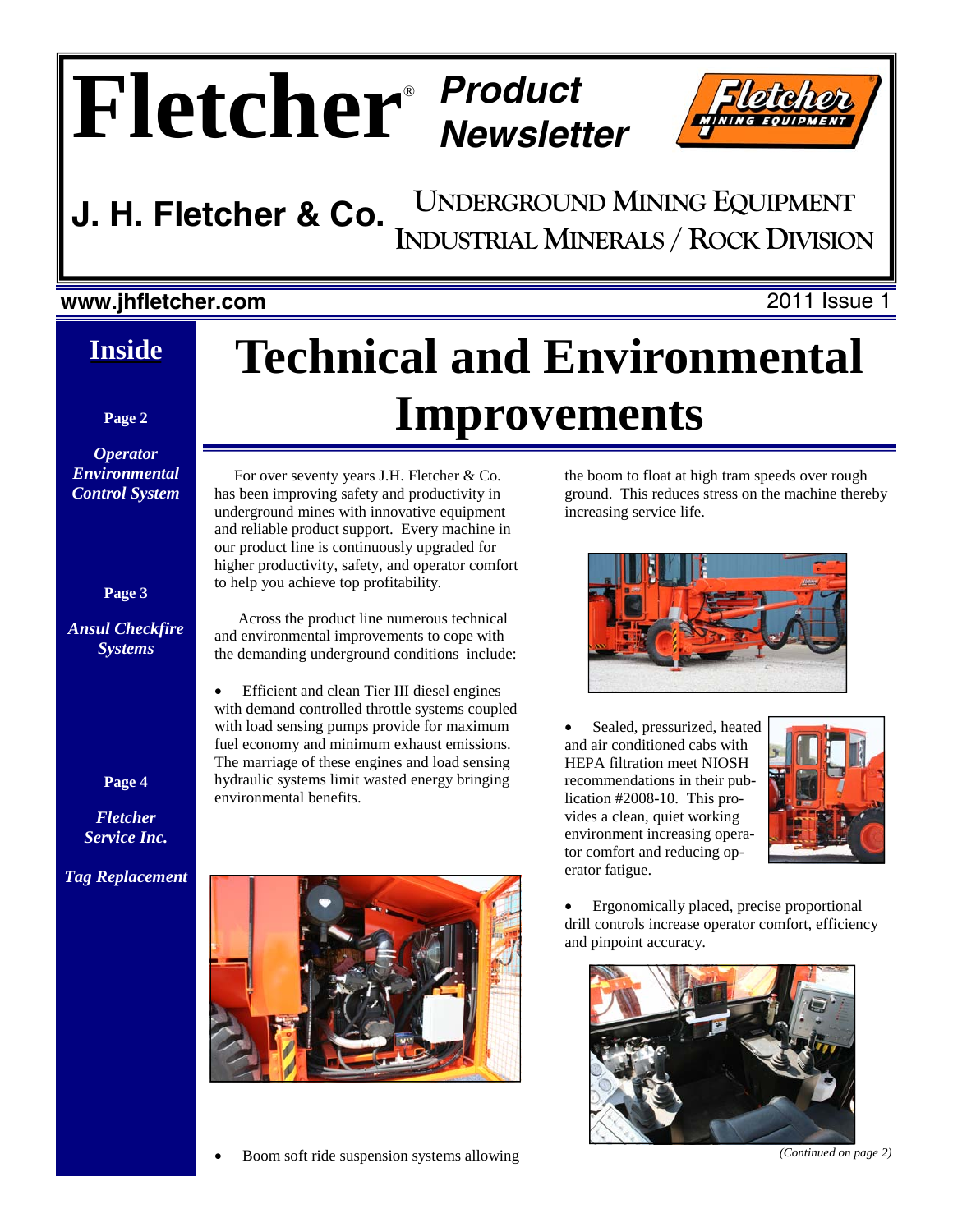#### *(Continued from page 1)*

Graphic operator display, giving the operator full graphics of the drill feed, programmed with your drill round and hole depths for precise drill rounds reduces boot legs and increases blast efficiency.



• Improved serviceability with more accessible service points, transverse mounted engines for easy access to high service items, in conjunction with interactive parts and service manuals define the what, where, when and how of maintaining your Fletcher equipment.



# **Operator Environmental Control System**

 Although the air in today's mines is much cleaner, there will always be some dust and pollution. To protect the machine operator from dust and air pollution, Fletcher provides a cab pressurization system. This system injects filtered air into the operator cab, thereby providing clean air and preventing dust and pollution from entering the cab. This system is available with or without air conditioning.

 In order for the system to be effective, it must be properly maintained. J. H. Fletcher & Co. recommends the following schedule:

#### **AFTER EVERY 40 OPERATING HOURS**:

- CAB MUST BE CLEANED AND VACUUMED
- HOSING, CLAMPS AND FITTINGS MUST BE INSPECTED

#### **AFTER EVERY 250 OPERATING HOURS:**

- HEPA FILTER AND PRE FILTER ELE-MENTS MUST BE REPLACED
- INLET AIR FILTER ELEMENT MUST BE REPLACED

#### **EVERY SIX MONTHS:**

**TEST SYSTEM TO MAKE SURE CAB IS** BEING PROPERLY PRESSURIZED

 Complete instructions for properly maintaining the Operator Environmental Control System are included in the machine Service Manual.

#### **TEST SYSTEM (Required Every Six Months)**

To test the operation of the cab pressurizer system:

- 1. Install a magnehelic differential pressure gauge, with the high pressure connection to the cab and the low pressure connection to atmosphere.
- 2. Close the cab door.
- 3. Start the machine and turn ON the air conditioner.

4. Check the reading on the differential manometer. If the reading is at least 0.03 inches of water, the cab pressurizer system is operating properly.

If the cab pressure is low:

- 1. Check the condition of the cab pressurizer system filter elements.
- 2. Check for air leaks from the cab.
- 3. Make sure the cab pressurizer blower motor is oper ating.

The cab pressurizer system must be tested at six month intervals. This test must verify that the cab is being maintained at a pressure higher than atmospheric pressure so that it will prevent the operator from being exposed to harmful dust.

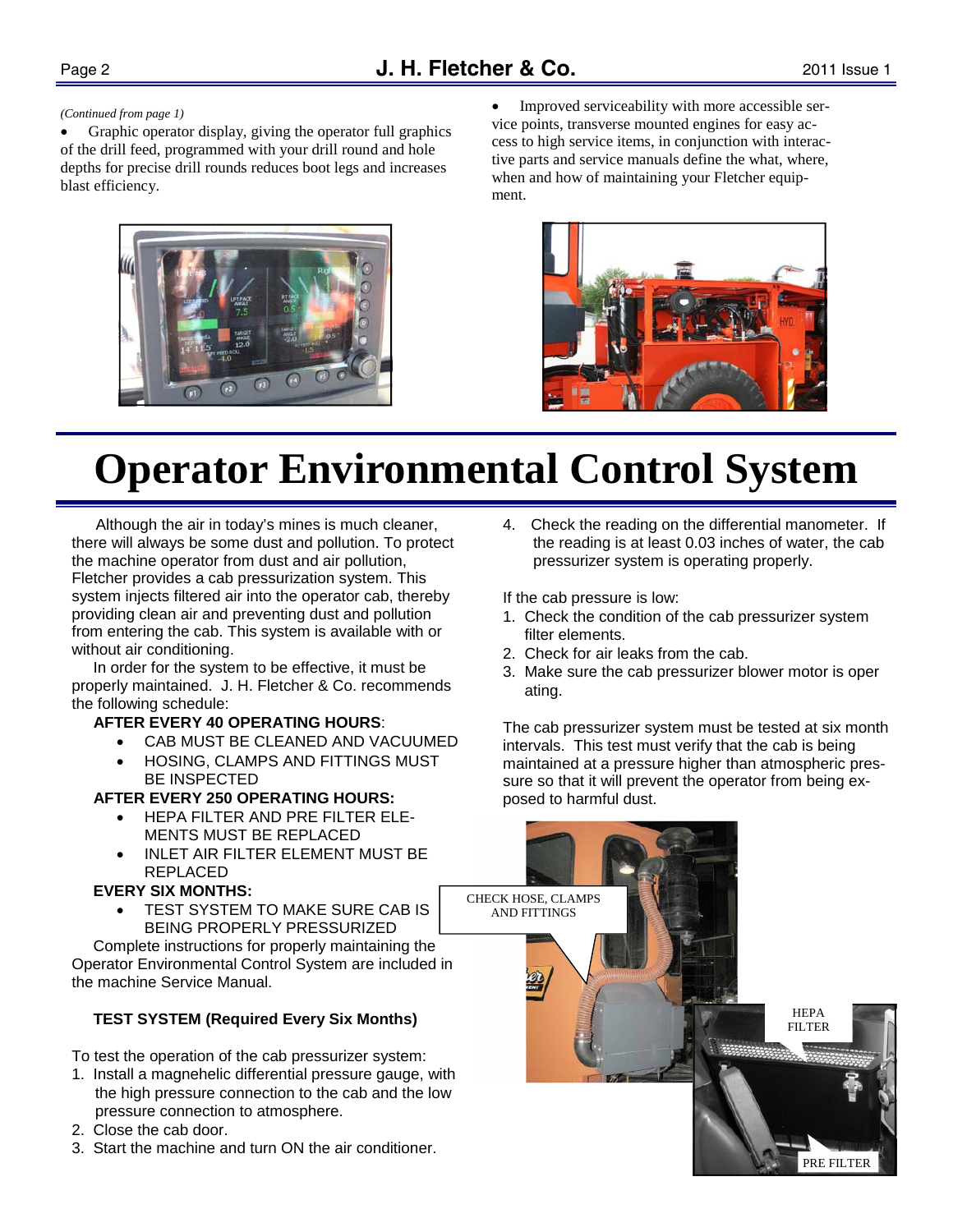### **ANSUL CHECKFIRE Systems-SC-N FM Approved or MP-N MSHA Approved**

Both the CHECKFIRE SC-N Electric Detection and Actuation System and MP-N SYSTEM furnish fire detection for equipment hazard areas. Their unique actuator allows activation of a pneumatically-triggered fire suppression system either manually or automatically.

The CHECKFIRE SC-N system and MP-N system are typically used with an ANSUL A-101 Vehicle Fire Suppression System for 24-hour protection of equipment. The system is particularly suited for protection of equipment that is subjected to extreme environmental and physical conditions such as vehicles used in mining (both underground and surface), forestry, agriculture, construction, public transportation, public utilities, land fill and waste disposal.

#### **The CHECKFIRE SC-N:**

The control module can be utilized as a self contained system, powered by its own internal Lithium battery. This allows the detection system to operate around-the-clock without use of external power. Optionally, external power can be connected to the control module. With external power connected, the internal power source provides battery back-up. When connected to an external 12/24 VDC supply with the internal battery also connected, the external power source becomes the primary supply, while the internal source is maintained in a standby mode of operation.

The control module may be installed where the ambient temperature is between -40 degrees F to 140 degrees F (-40 degrees C to 60 degrees C).

The complete CHECKFIRE SC-N system is composed of components which are combined to provide automatic fire detection and actuation. The electric detection and actuation system is designed for use with the ANSUL fire suppression systems that use pneumatic actuation as a means of system actuation.

The first of two initiating circuits is the supervised detection circuit designed to be connected to linear (wire) and/or spot type thermal detectors that provide a contact closure input to initiate a fire detected condition. The second initiating circuit is designed to accept a contact closure type of actuating device such as a manual electric pull station input or a pressure switch to initiate the module when the system is actuated with the pneumatic/manual actuator or a manual/electric pull station device. The initiating circuits are low impedance and designed to eliminate nuisance alarms associated with contact bounce.

A pneumatic actuation device is used on the system now in place of the squib and its' components, which were used until late 2009.

For more information on the above system request Form F-98131-4 SC-N Data/Specification Sheet.

#### **CHECKFIRE MP-N:**

The CHECKFIRE MP-N ANSUL fire detection/suppression package is designed and approved for use in mining vehicles, including those that operate in an explosive methane/air atmosphere.

THE CHECKFIRE MP-N Electric Detection and Actuation System is a modified version of the FM approved SC-N Electric Detection and Actuation System described above. The modification has been done to meet the intrinsically safe requirements of MSHA.

This system is approved by MSHA for permissible applications in an explosive methane/air atmosphere.

Modification includes the addition of intrinsically safe circuitry to the battery assembly and the main control board.

Due to the inability to make intrinsically safe wiring connections, trouble and alarm relay contacts that are normally provided with the CHECKFIRE SC-N control module have been removed on the CHECKFIRE MP-N control module.

A gas motor is used instead of the pneumatic actuation device that is used on the the SC-N system.

For more detailed information request a copy of Form F-2001001 MP-N Data/Specification sheet.

- They are used along with the ANSUL manual fire suppression system **not** in place of it.
- These systems are used to save lives, save equipment, lower insurance costs.
- This information is just a brief description of and about the systems. For more information contact us.
- All systems should be serviced and re-inspected every six months minimum, and more often in hostile environments and where severe conditions exist or when a system has been discharged.

This information has been extracted from the Ansul Forms referenced above.